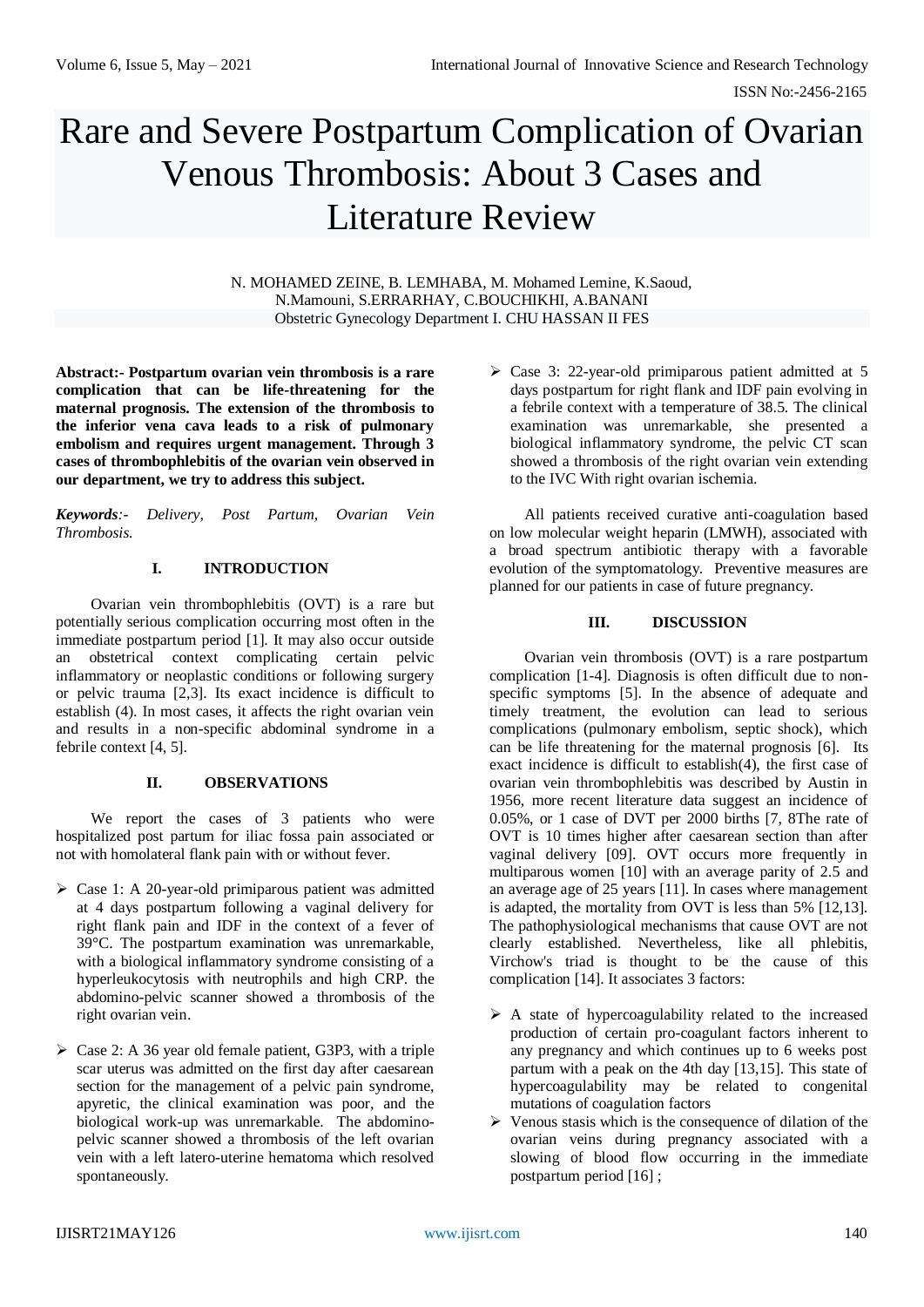#### ISSN No:-2456-2165

 $\triangleright$  An alteration of the venous wall which may result either from direct trauma caused by a caesarean section or an instrumental extraction, or from indirect trauma via an endo-uterine infection [17, 8]. Indeed, endometritis is associated with OVT in 45 to 67% of cases [10, 11Postpartum ovarian vein thrombosis (OVT) most often involves the right ovarian vein, in 80% of cases, according to the literature, it is on the left in 6% of cases and in about 14% of cases the involvement is bilateral [8, 18, 19], This predominance on the right side is explained by anatomical reasons, which are, on the one hand, the dextro-rotation of the gravid uterus, which compresses the lumbo-ovarian ligament [20], and, on the other hand, by the existence of a retrograde flow in the left ovarian vein, protecting it from ascending infection, whereas the flow remains anterograde on the right [21, 22]. Clinically, the initial symptoms most often appear during the first week [23] and on average on the 4th day [18]. The clinical picture often consists of a painful and febrile postpartum syndrome located in the iliac fossa or the right lumbar fossa [1,24,25]. Other more or less associated signs (nausea, vomiting, abdominal mass) may be observed [24]. This symptomatology is nonspecific and may suggest other conditions such as appendicitis, pyelonephritis, upper genital infection, cholecystitis or a broad ligament hematoma [1-25]. In case of diagnostic difficulty, it is easily confirmed by imaging. Transparietal abdominal ultrasound coupled with Doppler is the first radiological investigation requested. Its sensitivity is often lacking and varies from 50 to 100% with a specificity close to 100% [21-24,25]. The limitations of ultrasound are often explained by the presence of gastrointestinal gases, hence the need to complement it with an abdominopelvic CT scan with contrast injection, which confirms the diagnosis with a sensitivity ranging from 92 to 100% and a specificity of 100% [25-21]. The CT scan also indicates an extension to the IVC or to the pulmonary vessels, thus confirming pulmonary embolism. Magnetic resonance imaging (MRI) is rarely performed, but allows dating the age of the thrombosis due to the ferromagnetic characteristics of the thrombus [25-21]. In our patients, the CT scan confirmed the diagnosis and showed an extension towards the IVC in one of them, although there was no floating thrombus or pulmonary embolism.

Treatment is very often medical [1,24 ,26-27]. It is based on a broad-spectrum antibiotic therapy that covers anaerobic germs and gram-negative bacilli; the infectious component is always present [1,24,-27]. This antibiotic therapy is combined with effective anticoagulation with curative dose heparin (enoxaparin 1 mg/kg×2/day) followed by a relay with antivitamin K for a period of six months [1, 24,-27].

This therapeutic protocol adapted to our patients has proven to be effective and the evolution is usually favorable (80% of cases) with disappearance of clinical signs after 48 hours of well-conducted treatment [27]. This was the evolutionary mode in our patients. An unfavorable evolution with persistence of clinical symptoms after five days of

correctly conducted treatment, the existence of a floating vena cava thrombus or in case of pulmonary embolism and the contraindication to medical treatment constitute indications for surgical treatment [1-22-27This treatment consists of a vena cava filter or thrombectomy of the IVC and ligation of the right VO [28]. The best prevention of postpartum DVT consists of preventing any potentially septic and/or traumatic gesture during delivery and/or de' delivery (8). Prevention by heparin therapy (enoxaparin 0.4mL subcutaneous) with the wearing of an elastic restraint throughout the next pregnancy and in the postpartum period should be prescribed for patients at high risk of thromboembolism according to the recommendations of the French Society of Anesthesia and Resuscitation (SFAR) [29].

#### **IV. CONCLUSION**

Ovarian venous thrombosis remains a rare and serious complication of the immediate postpartum period. It is imperative to evoke it and look for it in the event of any postpartum feverish abdominal pain syndrome, especially if the patient is multiparous and if the delivery is instrumental, or by cesarean section.

#### **REFERENCES**

- [1]. Hafsa C, Golli M, Jerbi-Omezzine S, Salem R, Kriaa S, et al. Une cause rare de fièvre du post-partum : la thrombophlébite de la veine ovarienne. Ann Fr Anesth Reanim 2006;25:286—90.
- [2]. Simons GR, Piwnica-Worms DR, Goldhaber SZ. Ovarian vein thrombosis. Am Heart J 1993;126(3 Pt 1):641–7.
- [3]. Jacoby WT, Cohan RH, Baker ME, Leder RA, Nadel SN, Dunnick NR. Ovarian vein thrombosis in oncology patients: CT detection and clinical significance. AJR Am J Roentgenol 1990;155(2):291– 4.
- [4]. Quarello E, Desbriere R, Hartung O, Portier F, D'Ercole C, Boubli L. Thrombophlébite de la veine ovarienne du post-partum. À propos de 5 cas et revue de la littérature. J Gynecol Obstet Biol Reprod (Paris) 2004;33:430-40.
- [5]. Kominiarek MA, Hibbard JU. Postpartum ovarian vein thrombosis: an update. Obstet Gynecol Surv 2006;61:337-42.
- [6]. Kettaneh A, Tourret J, Fain O, Tigaizin A, Seror O, et al. Thrombophlébite de la veine ovarienne et fièvre du post-partum. Rev Med Interne 2002;23:1012—7.
- [7]. Austin OG. Massive thrombophlebitis of the ovarian veins; a case report. Am J Obstet Gynecol 1956;72(2):428–9.
- [8]. J. Lerouge a,\*, S. Sanguin b, J. Gondry b, F. Sergent b, Prise en charge de la thrombose veineuse ovarienne du post-partum. L'expérience du CHU d'Amiens, Gynecologie Obstetrique & Fertilite´ 44 (2016) 88–95
- [9]. Brown CE, Stettler RW, Twickler D, Cunningham FG. Puerperal septic pelvic thrombophlebitis: incidence and response to heparin therapy. Am J Obstet Gynecol 1999;181(1):143–8.